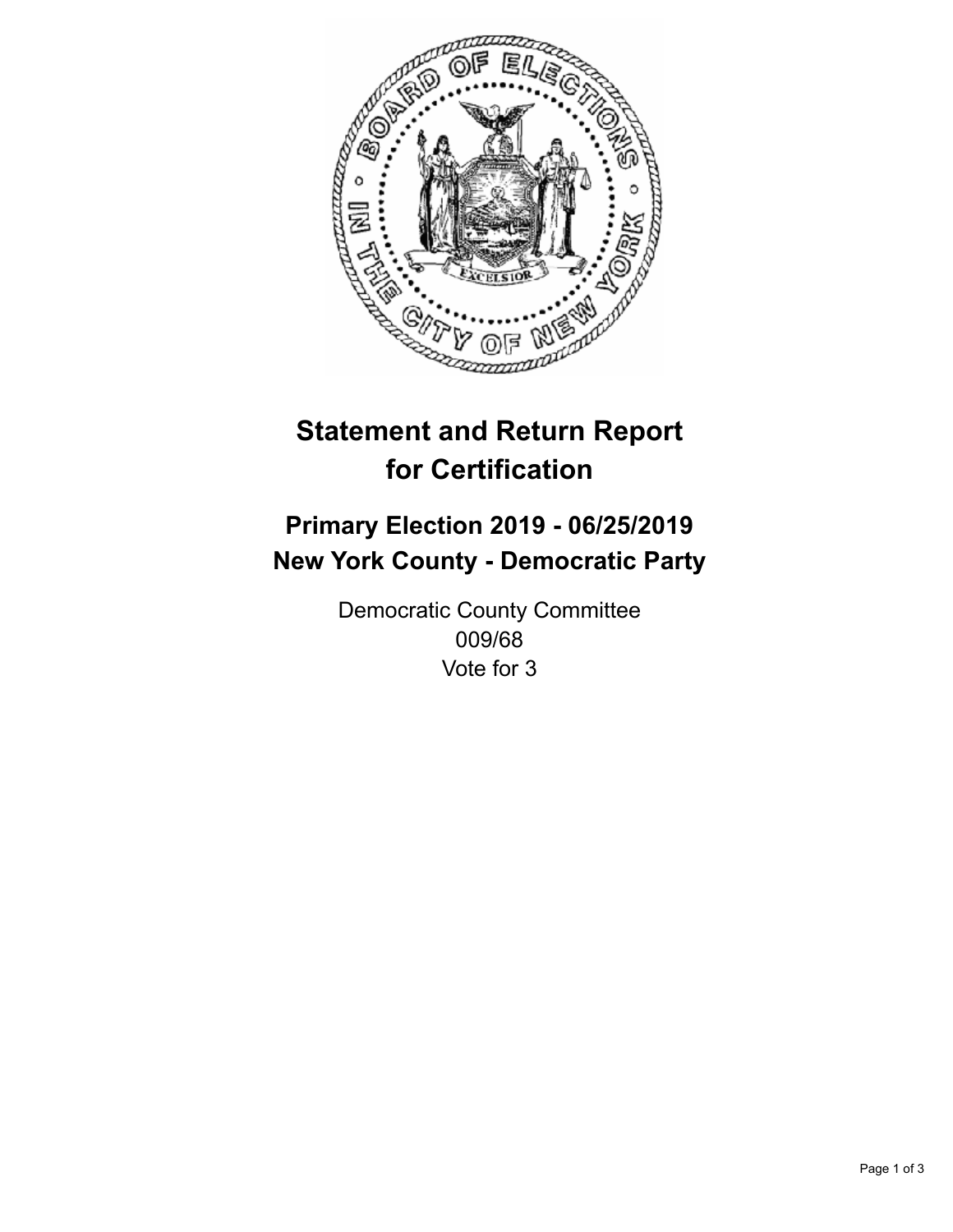

## **Assembly District 68**

| PUBLIC COUNTER                                           | 2            |
|----------------------------------------------------------|--------------|
| <b>MANUALLY COUNTED EMERGENCY</b>                        | 0            |
| ABSENTEE / MILITARY                                      | 0            |
| AFFIDAVIT                                                | 0            |
| <b>Total Ballots</b>                                     | $\mathbf{2}$ |
| Less - Inapplicable Federal/Special Presidential Ballots | 0            |
| <b>Total Applicable Ballots</b>                          | $\mathbf{2}$ |
| NINA SAXON                                               |              |
| ROSE SAXON                                               |              |
| PATRICIA MARTIN                                          | 0            |
| DIANA AYALA                                              |              |
| <b>JOSE VENEGAS</b>                                      |              |
| <b>SALLIE ANN FAISON</b>                                 |              |
| <b>Total Votes</b>                                       | 5            |
| Unrecorded                                               | 1            |